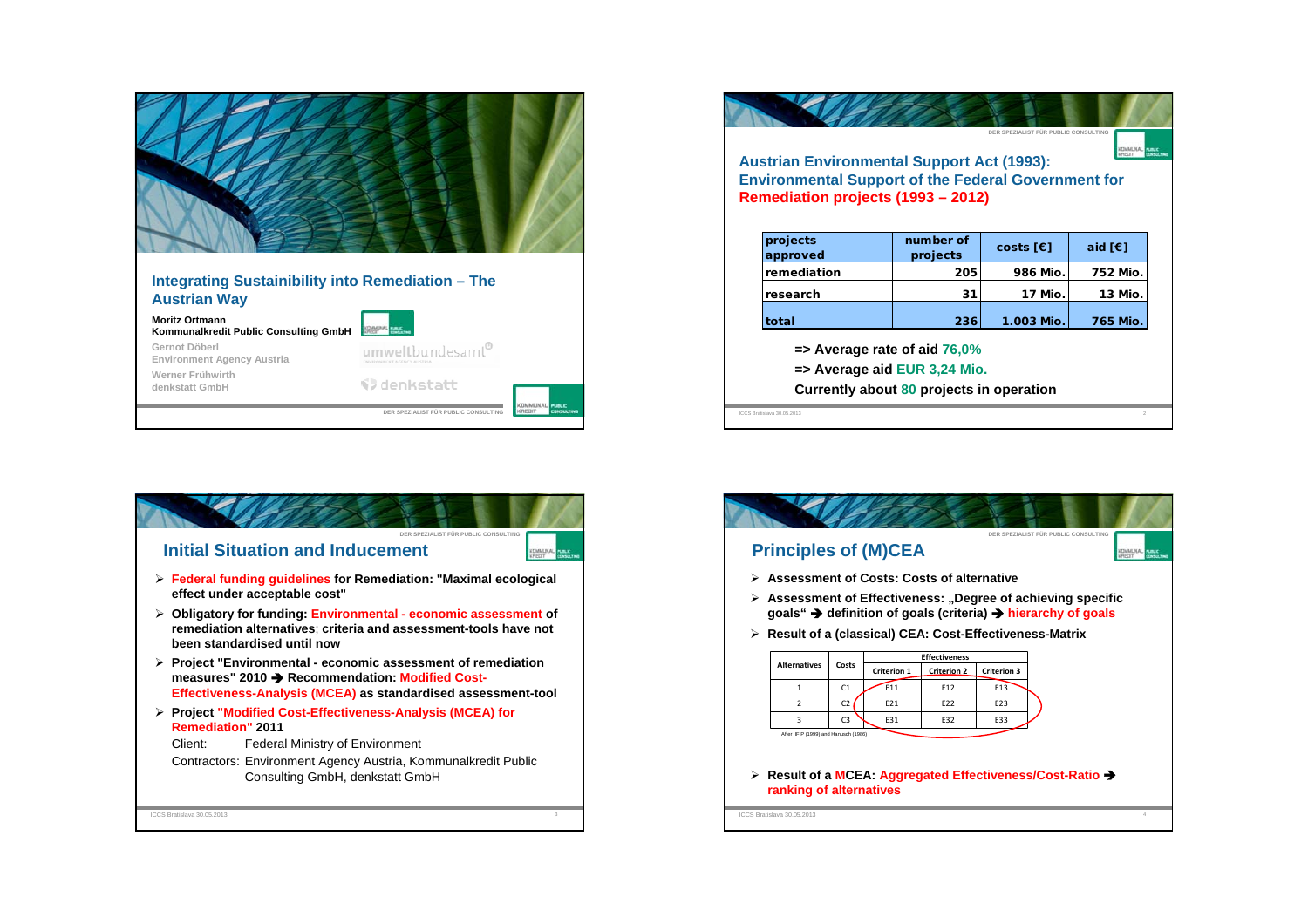|         |                                 |                    |                  | <b>Algorithm of MCEA (schematic example)</b> |                                  | DER SPEZIALIST FÜR PUBLIC CONSULTING |                         |                                                | KOMMUNAL TURE                    |
|---------|---------------------------------|--------------------|------------------|----------------------------------------------|----------------------------------|--------------------------------------|-------------------------|------------------------------------------------|----------------------------------|
|         |                                 |                    |                  | <b>Alternative A</b>                         |                                  | <b>Alternative B</b>                 |                         | <b>Alternative C</b>                           |                                  |
| Level 1 | Weight                          | Level <sub>2</sub> | Weight           | <b>Effectiveness</b><br>$0 - 10$             | <b>Effectiveness</b><br>x Weight | Effectiveness<br>$0 - 10$            | x Weight                | <b>Effectiveness Effectiveness</b><br>$0 - 10$ | <b>Effectiveness</b><br>x Weight |
|         |                                 | G11                | 25               | 3                                            | 75                               | 4                                    | 100                     | 8                                              | 200                              |
| Goal 1  | 50                              | G12                | 15               | 6                                            | 90                               | $\overline{7}$                       | 105                     | 10                                             | 150                              |
|         |                                 | G <sub>13</sub>    | 10               | 9                                            | 90                               | $\mathbf{0}$                         | $\mathbf{0}$            | 5                                              | 50                               |
|         |                                 | G <sub>21</sub>    | 15               | 1                                            | 15                               | 1                                    | 15                      | $\overline{7}$                                 | 105                              |
| Goal 2  | 30                              | G22                | 10               | $\mathbf{0}$                                 | $\bf{0}$                         | 10                                   | 100                     | 10                                             | 100                              |
|         |                                 | G23                | 5                | $\overline{7}$                               | 35                               | $\overline{7}$                       | 35                      | 3                                              | 15                               |
|         |                                 | G31                | 10               | 5                                            | 50                               | 8                                    | 80                      | 6                                              | 60                               |
| Goal 3  | 20                              | G32                | 6                | 4                                            | 24                               | 3                                    | 18                      | q                                              | 54                               |
|         |                                 | G33                | 4                | 4                                            | 16                               | 6                                    | 24                      | 4                                              | 16                               |
| Total   | 100                             |                    | 100 <sub>l</sub> | <b>Total-</b><br>effectiveness               | 395                              |                                      | 477                     |                                                | 750                              |
|         |                                 | Cost               | Mio.             |                                              | 19,2                             |                                      | ے و                     |                                                | 13,3                             |
|         | <b>Effectiveness/Cost-Ratio</b> |                    | E/C              |                                              | 20.6                             |                                      | 50.2                    |                                                | 56,4                             |
|         |                                 |                    | Rank             |                                              | 3                                |                                      | $\overline{\mathbf{2}}$ |                                                | 1                                |
|         | ICCS Bratislava 30.05.2013      |                    |                  |                                              |                                  |                                      |                         |                                                | 5                                |





|                |        | <b>Overall Objective 1: Ecology</b>                                                                                  |        | DER SPEZIALIST FÜR PUBLIC CONSULTING                         |                       |
|----------------|--------|----------------------------------------------------------------------------------------------------------------------|--------|--------------------------------------------------------------|-----------------------|
| Level 1        | Weight | Level 2                                                                                                              | Weight | Level 3                                                      | Weight                |
|                |        | <b>Primary</b>                                                                                                       |        | <b>Effect on source of</b><br>pollution                      | 20                    |
|                |        | ecological effects<br>("goal of<br>remediation")<br>60<br><b>Secondary</b><br>ecological effects<br>("side effects") | 40     | <b>Effect on</b><br>threatened subject<br>(e.g. groundwater) | 15                    |
|                |        |                                                                                                                      |        | <b>Period until effect</b>                                   | 5.                    |
| <b>Ecology</b> |        |                                                                                                                      | 20     | Other subjects of<br>protection                              | $\boldsymbol{\Delta}$ |
|                |        |                                                                                                                      |        | <b>Climate protection</b>                                    | $\overline{\bf{4}}$   |
|                |        |                                                                                                                      |        | Energy                                                       | $\overline{\bf{4}}$   |
|                |        |                                                                                                                      |        | Waste                                                        | $\overline{\bf{4}}$   |
|                |        |                                                                                                                      |        | <b>Natural resources</b>                                     | $\overline{2}$        |
|                |        |                                                                                                                      |        | Local ecosystem                                              | $\overline{2}$        |